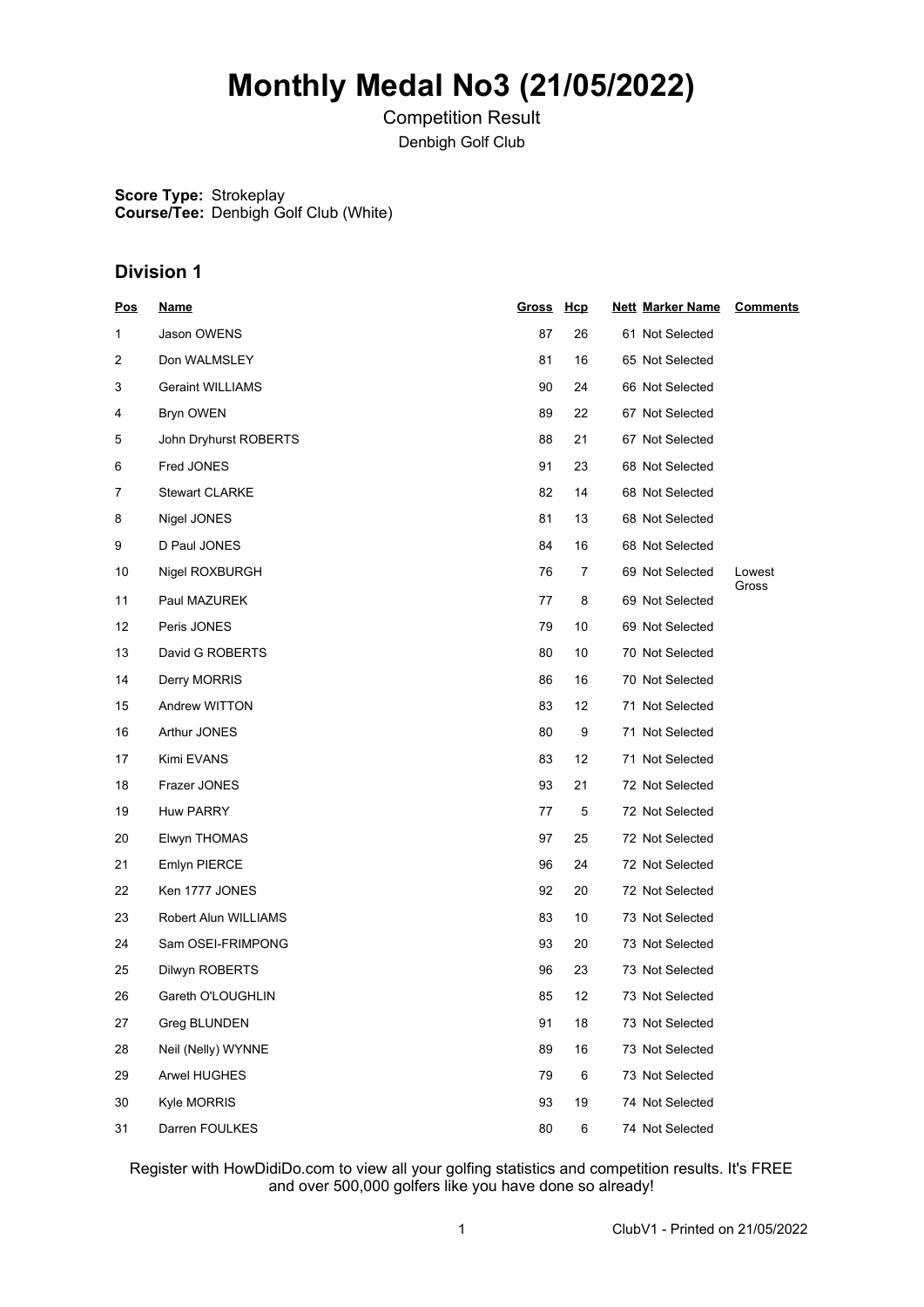#### **Score Type: Course/Tee:** Strokeplay Denbigh Golf Club (White)

### **Division 1**

| <b>Pos</b> | <u>Name</u>        | <u>Gross</u>   | <u>Hcp</u> | <b>Nett Marker Name</b> | <b>Comments</b> |
|------------|--------------------|----------------|------------|-------------------------|-----------------|
| 32         | David A JONES      | 89             | 15         | 74 Not Selected         |                 |
| 33         | Ben WILCOX-JONES   | 89             | 14         | 75 Not Selected         |                 |
| 34         | Dilwyn Wad ROBERTS | 93             | 17         | 76 Not Selected         |                 |
| 35         | David PLATT        | 101            | 24         | 77 Not Selected         |                 |
| 36         | Darren SEED        | 90             | 13         | 77 Not Selected         |                 |
| 37         | <b>Bob JONES</b>   | 103            | 26         | 77 Not Selected         |                 |
| 38         | Steven M JONES     | 112            | 33         | 79 Not Selected         |                 |
| 39         | Jonathan ROBERTS   | 100            | 21         | 79 Not Selected         |                 |
| 40         | Hywel JONES        | 100            | 19         | 81 Not Selected         |                 |
| 41         | Deiniol JONES      | 102            | 21         | 81 Not Selected         |                 |
| 42         | Nigel MORRIS       | 97             | 15         | 82 Not Selected         |                 |
| 43         | David CLAYTON      | 98             | 16         | 82 Not Selected         |                 |
| 44         | Craig STUBBS       | 106            | 24         | 82 Not Selected         |                 |
| 45         | J Steve JONES      | 104            | 22         | 82 Not Selected         |                 |
| 46         | Gwilym WILLIAMS    | 103            | 21         | 82 Not Selected         |                 |
| 47         | Jonathan COPEMAN   | 100            | 17         | 83 Not Selected         |                 |
| 48         | Michael HUGHES     | 104            | 20         | 84 Not Selected         |                 |
| 49         | Adam HOUSTON       | <b>NR</b>      | 13         | NR Not Selected         |                 |
| 50         | Robert THOMAS      | NR.            | 29         | NR Not Selected         |                 |
| 51         | Peter WHARTON      | NR.            | 24         | NR Not Selected         |                 |
| 52         | Aled HOWELLS       | NR.            | 8          | NR Not Selected         |                 |
| 53         | Brian LEWIS        | N <sub>R</sub> | 15         | NR Not Selected         |                 |
| 54         | Harri WILLIAMS     | NR.            | 19         | NR Not Selected         |                 |
| 55         | Neil DAVIES        | NR.            | 17         | NR Not Selected         |                 |
| 56         | Adam SMITH         | <b>NR</b>      | 20         | NR Not Selected         |                 |
| 57         | Andrew RAINFORD    | DQ             | 29         | DQ Not Selected         | $DQ - 3.3(b)$   |
| 58         | Daniel O'SULLIVAN  | DQ             | 20         | DQ Not Selected         | $DQ - 3.3(b)$   |

Register with HowDidiDo.com to view all your golfing statistics and competition results. It's FREE and over 500,000 golfers like you have done so already!